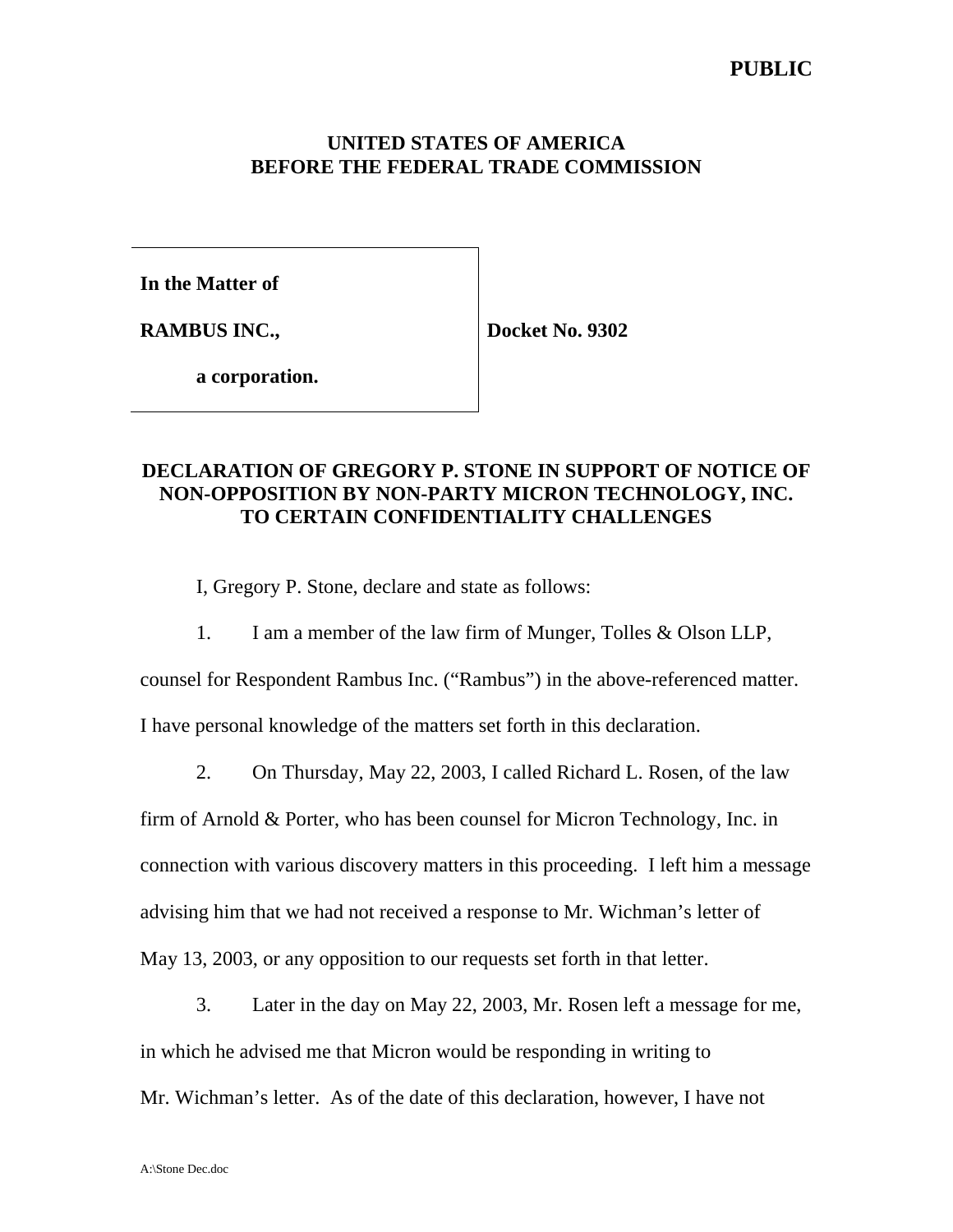received any further communication from Mr. Rosen, either in writing or orally. We thus have received no written opposition to Mr. Wichman's letter. If Micron actually intended to oppose the requests set forth in Mr. Wichman's letter, they were required by the terms of the Protective Order to do so by no later than May 21, 2003.

Executed this \_\_\_ day of May, 2003, at Washington, D.C.

I declare under penalty of perjury that the foregoing is true and correct.

\_\_\_\_\_\_\_\_\_\_\_\_\_\_\_\_\_\_\_\_\_\_\_\_\_\_\_ Gregory P. Stone